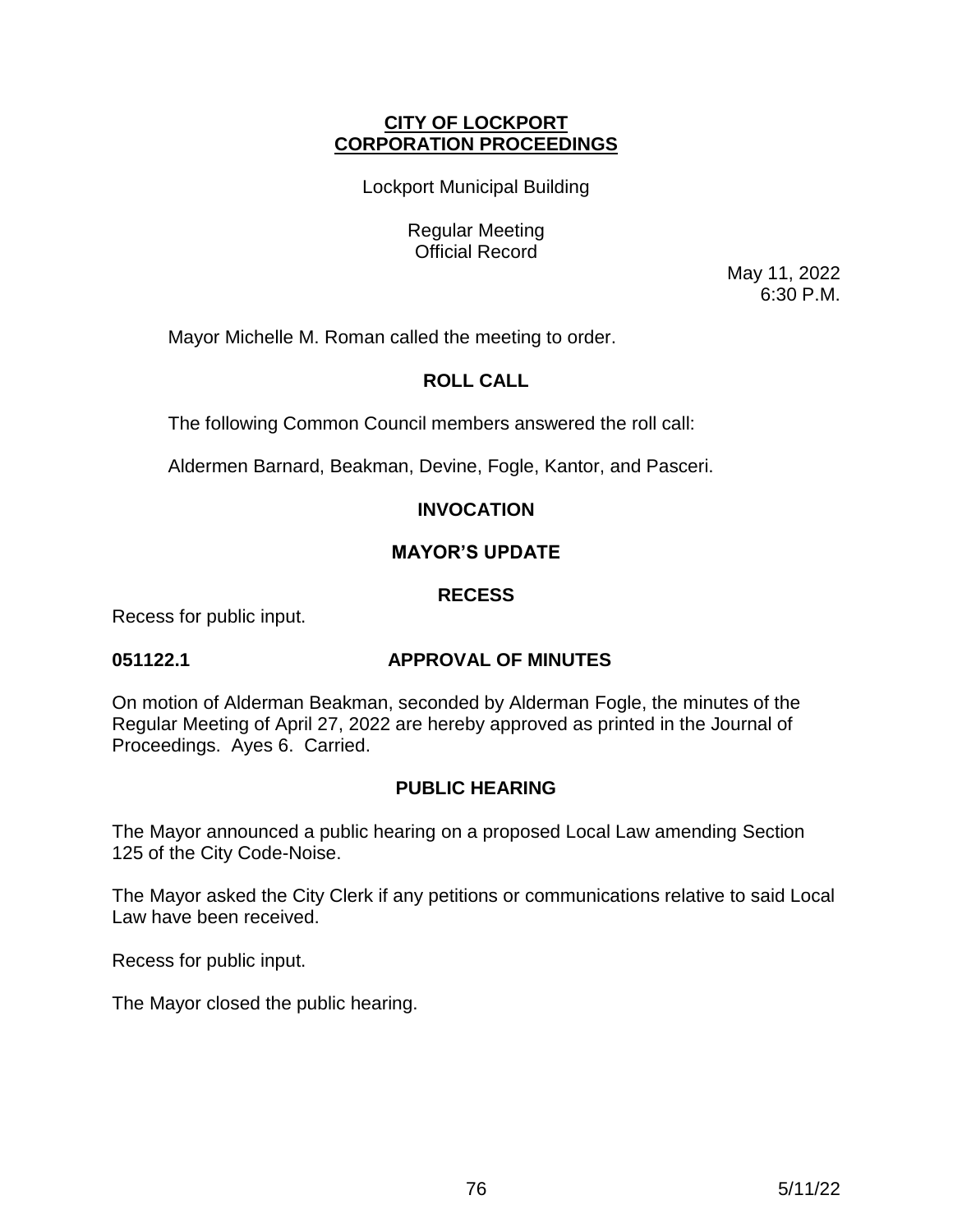# **PUBLIC HEARING**

The Mayor announced a public hearing on a proposed Local Law amending Chapter A-192, Section 40-a of the City Code-Master Plumber.

The Mayor asked the City Clerk if any petitions or communications relative to said Local Law have been received.

Recess for public input.

The Mayor closed the public hearing.

## **PUBLIC HEARING**

The Mayor announced a public hearing on a Special Use Permit to harbor hen chickens at 67 Rochester Street.

The Mayor asked the City Clerk if any petitions or communications relative to said Local Law have been received.

5/3/22 Jeff Tracy, Lockport Planning and Zoning Board—it was the determination of the Board to not recommend the request to the Council.

Recess for public input.

The Mayor closed the public hearing.

# **FROM THE CITY CLERK**

The Clerk submitted payrolls, bills for services and expenses, and reported that the Department Heads submitted reports of labor performed in their departments. Referred to the Finance Committee.

## **Communications:**

5/11/22 Paul K. Oates, City Clerk – notification of bids received on May 6, 2022 for the Railyard Skate Park Project.

The following bid proposal for the above referenced was received and opened on May 6, 2022:

| Grindline Skateparks, Inc. | \$550,000 |
|----------------------------|-----------|
| Seattle, WA                |           |

Referred to Committee of the Whole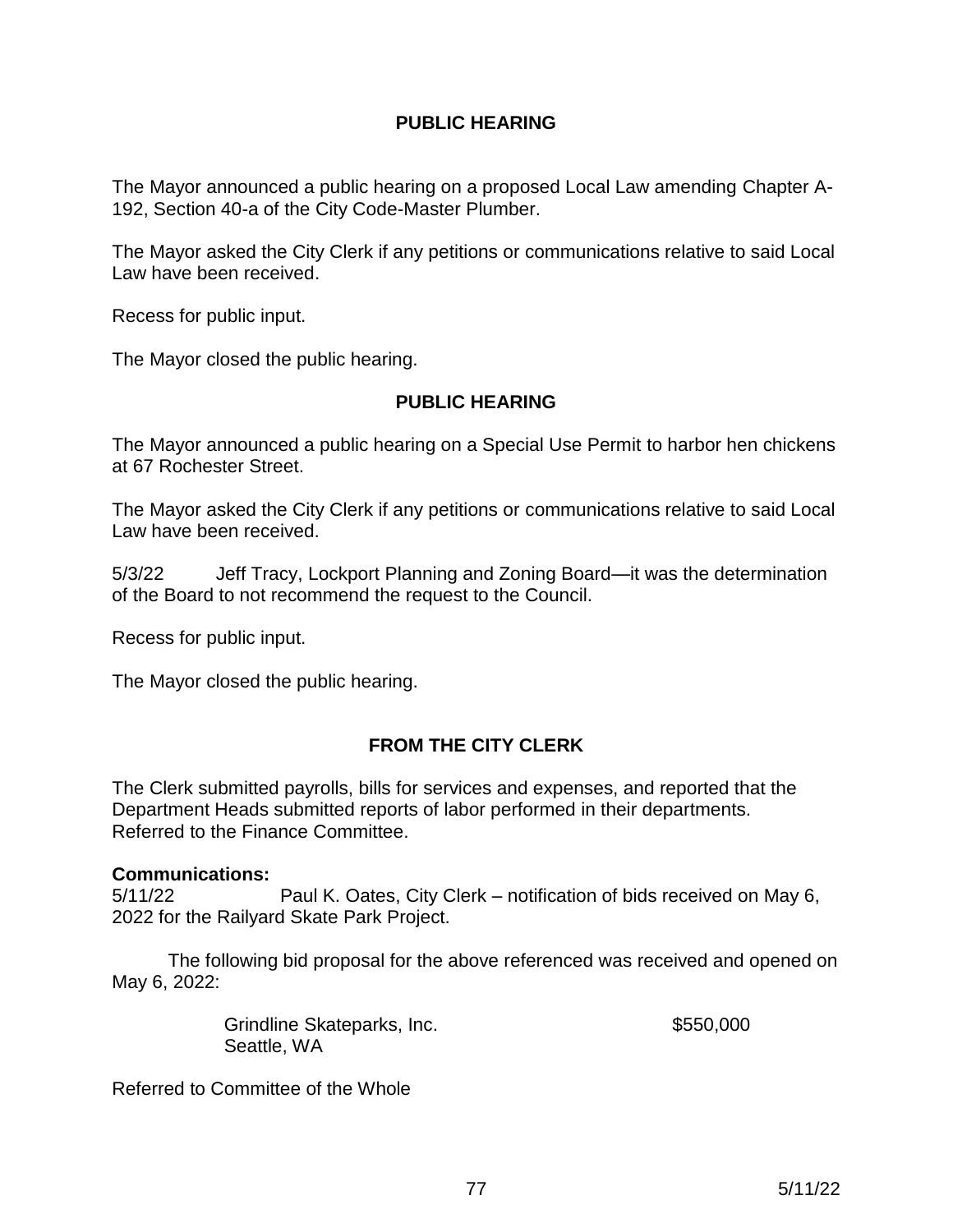5/9/22 Paul K. Oates, City Clerk – notification that the Lockport Municipal Offices will be closed as follows in the month of May in observance of Memorial Day.

## Monday, May 30<sup>th</sup>

Garbage will be collected on the day following regularly scheduled collection that week.

Referred to the Media.

4/20/22 Vanessa Bates-Mixson, Community Health Center of Buffalo, Inc., requesting permission to close Heritage Court to traffic on August  $8<sup>th</sup>$  for a National Health Center Week celebration.

4/20/22 Cand'ese White, Healthy Families Niagara, requesting permission to hold a free, 'Baby Expo' at Ida Fritz Park on June 29<sup>th</sup>.

5/2/22 Rebecca Rowe, Lock City Moose Lodge #617, requesting permission to close Monroe Street at Jackson Street for a Community Vendor Fair on May 21st, 2022.

5/5/22 Daniel Colpoys, Mental Health Association in Niagara County, requesting permission to conduct Compeer Niagara 2022 summer program at Rogers Park.

Referred to Committee of the Whole.

## **Notice of Claim:**

5/6/22 Chris Fava, 720 10<sup>th</sup> Street, Apt. 904, Niagara Falls, NY 5/6/22 Security Mutual Insurance Company – Subrogation for Glenn Ferry, 21 Outwater Drive, Lockport, NY

Referred to the Corporation Counsel.

# **Notice of Complaint:**

| 4/25/22 | 159 Washington Street - tree |
|---------|------------------------------|
| 4/29/22 | Locust Street – potholes     |
| 5/3/22  | 174 Spalding Street - tree   |
| 5/3/22  | 107 Adam Street - tree       |
| 5/4/22  | 133 Irving Street - tree     |

Referred to the Director of Streets and Parks

# **MOTIONS & RESOLUTIONS**

## **051122.2**

By Alderman Beakman: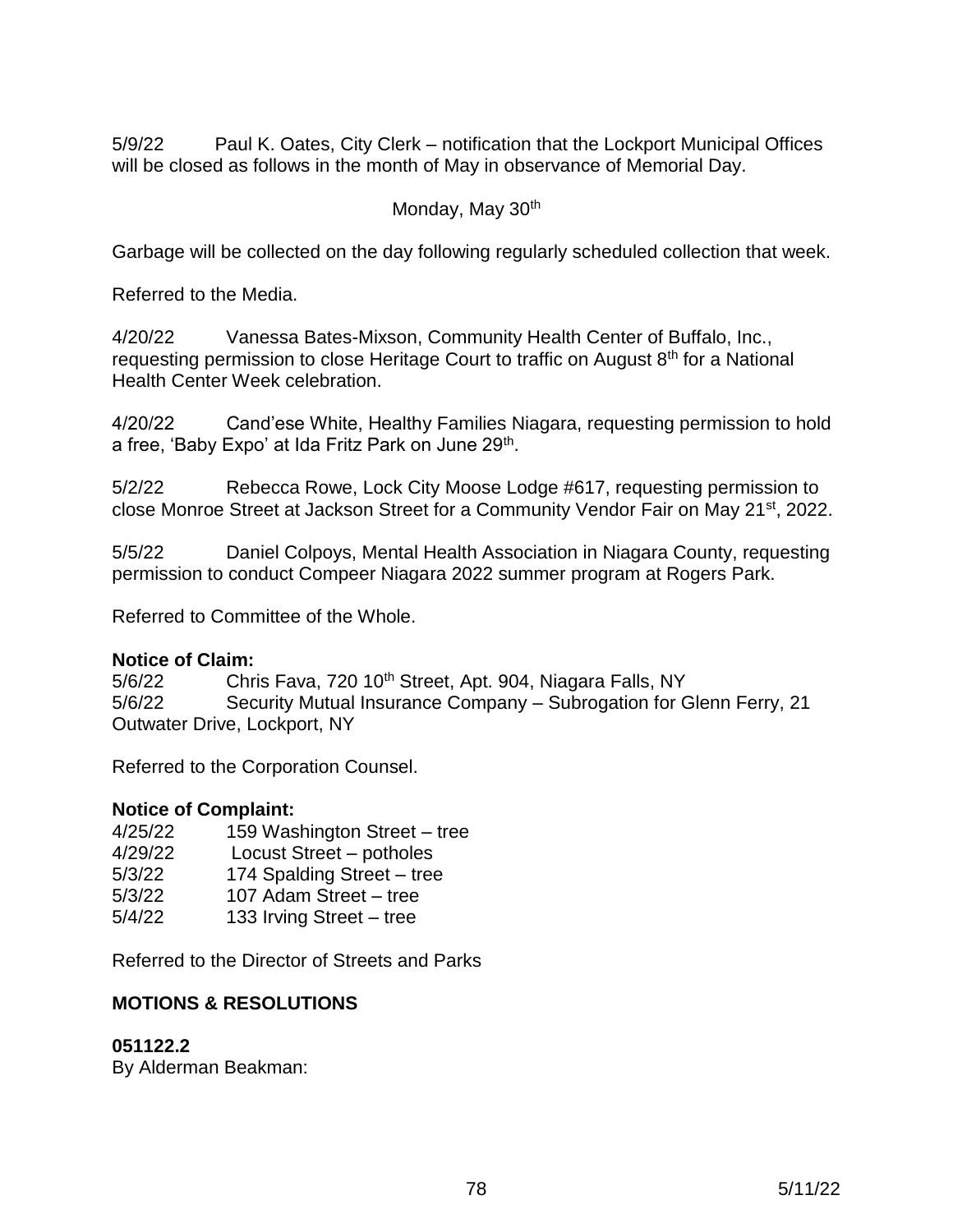Resolved, that the Mayor and City Clerk be authorized to issue orders in favor of the claimants for payrolls, bills, and services to be paid on May 12, 2022 as follows:

| <b>General Fund</b>     | Fund A   |      | \$117,816.47 |
|-------------------------|----------|------|--------------|
| Water Fund              | Fund FX  |      | \$36,385.30  |
| Sewer Fund              | Fund G   |      | \$53,521.65  |
| <b>Capital Projects</b> | Fund H   |      | \$461,420.64 |
| Self-Insurance          | Fund MS  |      | \$1,552.30   |
| Refuse & Recycle        | Fund CL  |      | \$105,281.65 |
| Payroll                 | Pay Date | 4/21 | \$486,947.23 |

Seconded by Alderman Pasceri and adopted. Ayes 6.

#### **051122.3**

By Alderman Beakman:

Resolved, that the Mayor and Common Council do hereby extend congratulations and appreciation to the following City employees for their years of dedicated service to the City of Lockport:

| Employee           | Years of Service | <u>Title</u>                          |
|--------------------|------------------|---------------------------------------|
| Mark F. Sobieraski | 25               | <b>Municipal Worker-Public Works</b>  |
| Jennifer G. Wochna | 5                | Sr. Account Clerk-City Clerk's Office |

Seconded by Alderman Kantor and adopted. Ayes 6.

## **051122.4**

By Alderman Devine:

 Resolved, that the City Clerk is hereby authorized and directed to forward a communication to the Lockport City School District requesting permission to conduct the fireworks display at Aaron Mossell Junior High School, and be it further

 Resolved, that the fireworks display shall be conducted on Monday, July 4, 2022, with the rain date being Tuesday, July 5, 2022

Seconded by Alderman Barnard and adopted. Ayes 6.

## **051122.5 – Award bid-Rail Yard Skate Park Project – WITHDRAWN**

#### **051122.6**

By Alderman Pasceri:

Whereas, the Community Health Center, 38 Heritage Court, is holding its yearly celebration of, "National Health Center Week" with an event Tuesday, August 8, 2022; and

Whereas, the event will promote community health education and awareness, and will feature testing, screenings, and vaccines; and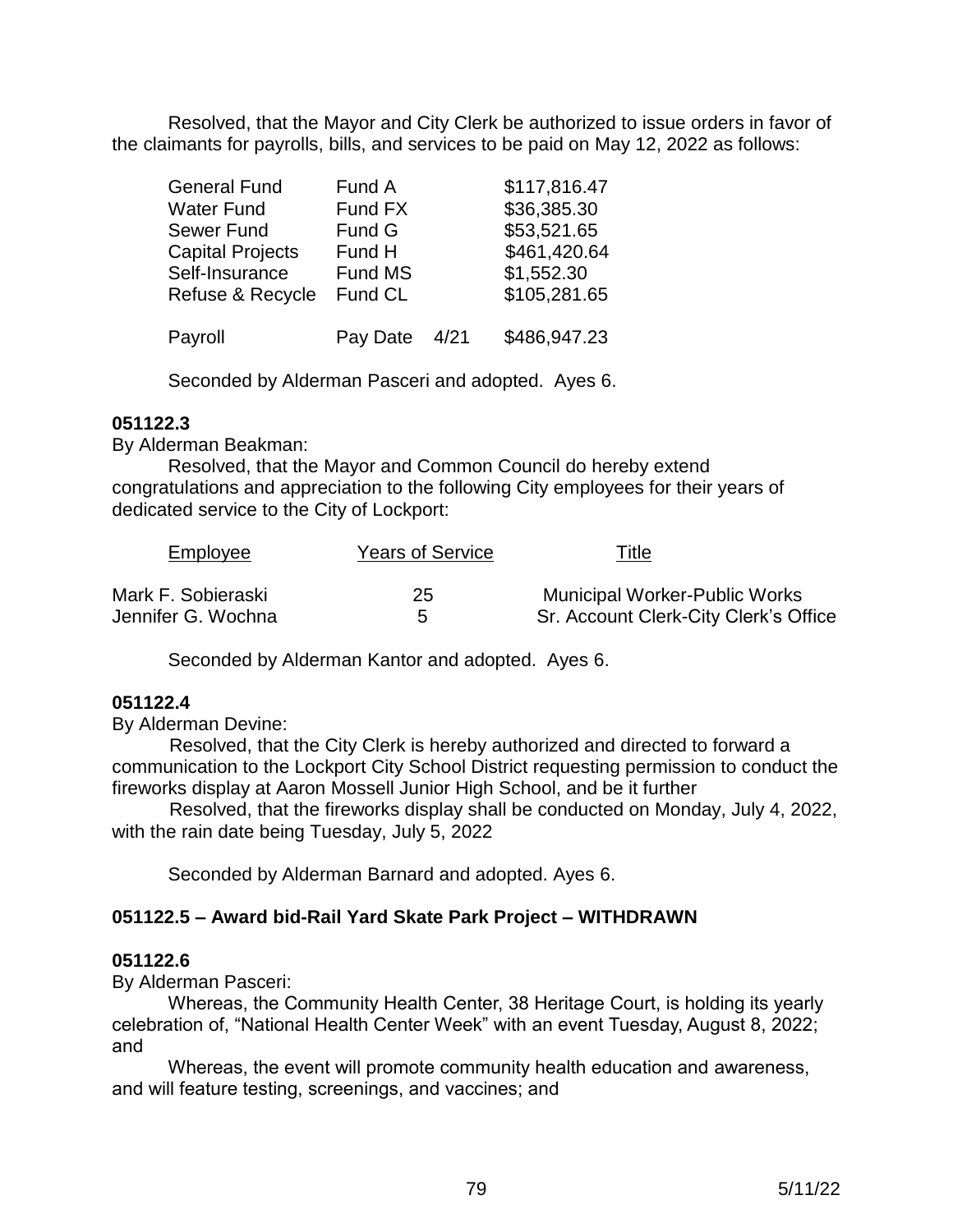Whereas, back to school supplies, raffles, family-oriented activities and prizes will be offered at no cost; now, therefore, be it

Resolved, that pursuant to their request, permission is hereby granted to the Community Health Center of Lockport to barricade Heritage Court, with designated parking in the lot for Heritage Court Plaza businesses, on Tuesday, August 8, 2022 from noon until 4pm for a healthcare event; and be it further

Resolved, that the Director of Streets and Parks be and the same is hereby authorized and directed to arrange for delivery of barricades to said area prior to said event.

Seconded by Alderman Fogle and adopted. Ayes 6.

#### **051122.7**

By Alderman Fogle:

 Whereas, Pinnacle Community Services, formerly Family & Children's Service of Niagara, conducts a Healthy Families Niagara program; and

 Whereas, the program's goal is to prevent child abuse and neglect through supporting positive parent-child interactions, the health and development of families and children, and self-sufficiency; and

 Whereas, one of their community events to educate new families to the program is a "Baby Expo" that provides the opportunity to learn about the resources offered by area agencies that provide services to expectant and parenting families, and features prizes, demos, and mini workshops; now, therefore, be it

 Resolved, that pursuant to their request, Pinnacle Community Services is hereby granted permission to hold a free, "Baby Expo" at Ida Fritz Park on Wednesday, June 29, 2022 from 11am until 2pm, subject to filing a certificate of insurance with the City Clerk naming the City of Lockport as additional insured.

Seconded by Alderman Barnard and adopted. Ayes 6.

## **051122.8**

By Alderman Fogle:

Resolved, that the request for a special use permit made by Sean Wirth to harbor 6-8 hen chickens, located at 67 Rochester Street, situated in an R-1 Zone, be and the same is hereby approved, subject to the following provisions:

No change in character of neighborhood. No excessive noise or disturbance of neighborhood. No appreciable change in traffic. No outside storage of materials. Special permits can be indefinite or limited to a specific time.

The special permit shall go to the applicant only and shall terminate on the sale or transfer of the property, and further it terminates if the use permitted is abandoned for more than one year, if any of the conditions enumerated herein have changed, and in the discretion of the Common Council make such use unsuitable.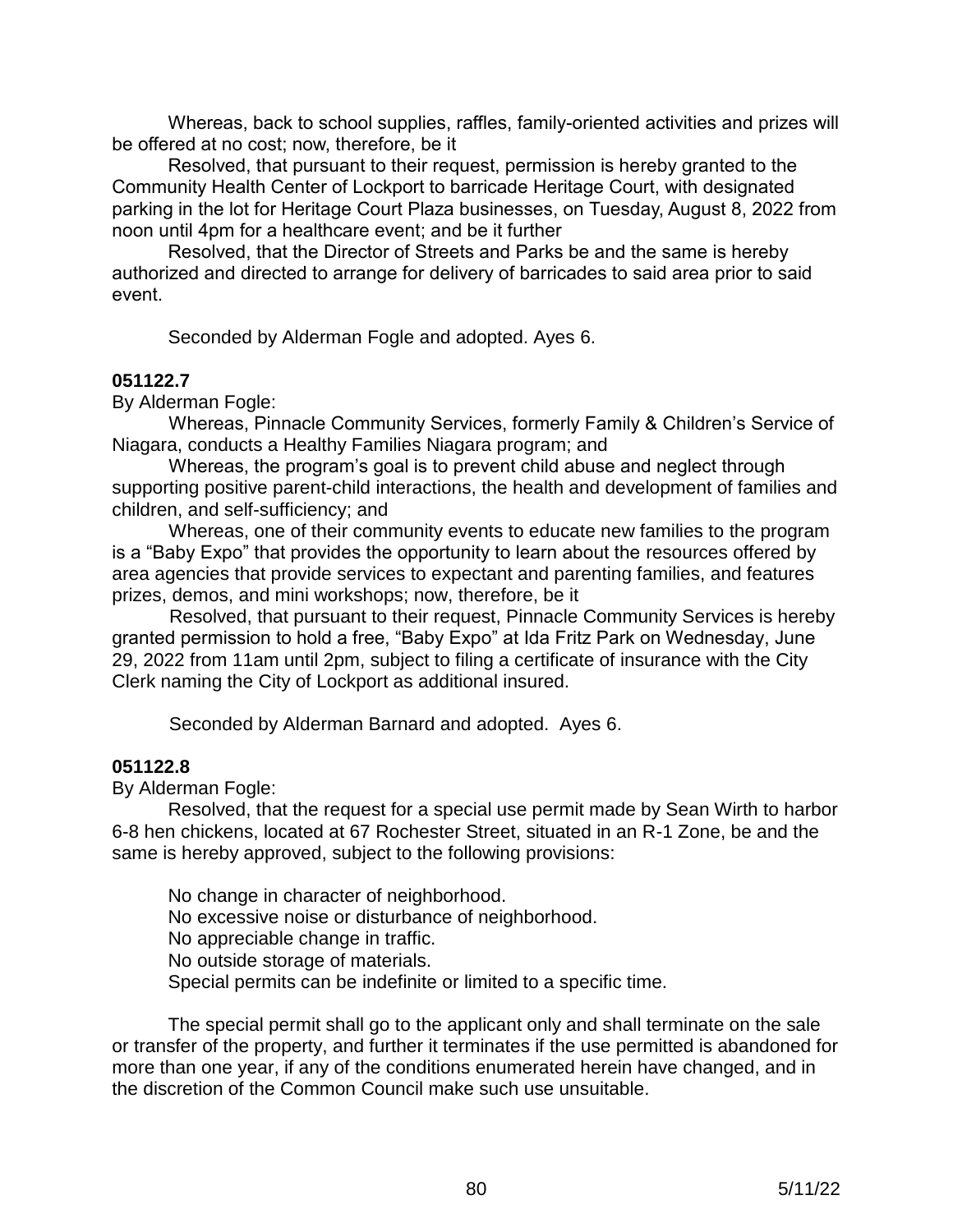Seconded by Alderman Devine and adopted. Ayes 6.

## **051122.9 – Authorize transfer of 50 Elmwood Ave from GLDC to city for Mossell Park – WITHDRAWN**

## **051122.10**

By Alderman Beakman:

 Whereas, the NYS Tax Law §1202-t authorizes municipalities in Niagara County to collect a hotel occupancy tax for the purpose of promoting tourism, and

Whereas, the City has addressed the distribution of hotel occupancy tax revenue in Local Law 4 of 2020; and

Whereas, the City of Lockport has historically paid out its net revenues from the hotel occupancy tax to multiple non-profit groups, and

Whereas, the City and Greater Lockport Development Corporation (GLDC) have held preliminary discussions about the consolidation of funding from the hotel occupancy tax with GLDC, and

Whereas, GLDC has declared its willingness to assume responsibility for distribution of funds to those projects that have previously been funded directly from the City, including the Lockport Visitor Center, the Locks Heritage District Corporation (LHDC), and Lockport Main Street, Inc.(LMS) and

Whereas, the LHDC, LMS and the Niagara County Historical Society on behalf of the Lockport Visitors Center will consent to the termination of current agreements with the City and establishment of new agreements with GLDC prior to the execution of a final agreement; now, therefore, be it

Resolved, that the net revenue from the hotel occupancy tax previously retained by the City shall now be remitted to GLDC upon execution of an agreement that transfers to GLDC all responsibility for tourism funding; and be it further

Resolved, that the Mayor, subject to Corporation Counsel approval, is hereby authorized to enter into an agreement with GLDC to effectuate this transfer of revenue and responsibility.

Seconded by Alderman Fogle and adopted. Ayes 6.

#### **051122.11**

By Alderman Devine:

 Resolved, that the Mayor and Common Council do hereby extend condolences to the family of Robert L. Pass, a retired City of Lockport second ward alderman, who served four terms from 1974-1981, who recently passed away.

Seconded by Alderman Kantor and adopted. Ayes 6.

#### **051122.12**

By Alderman Beakman: